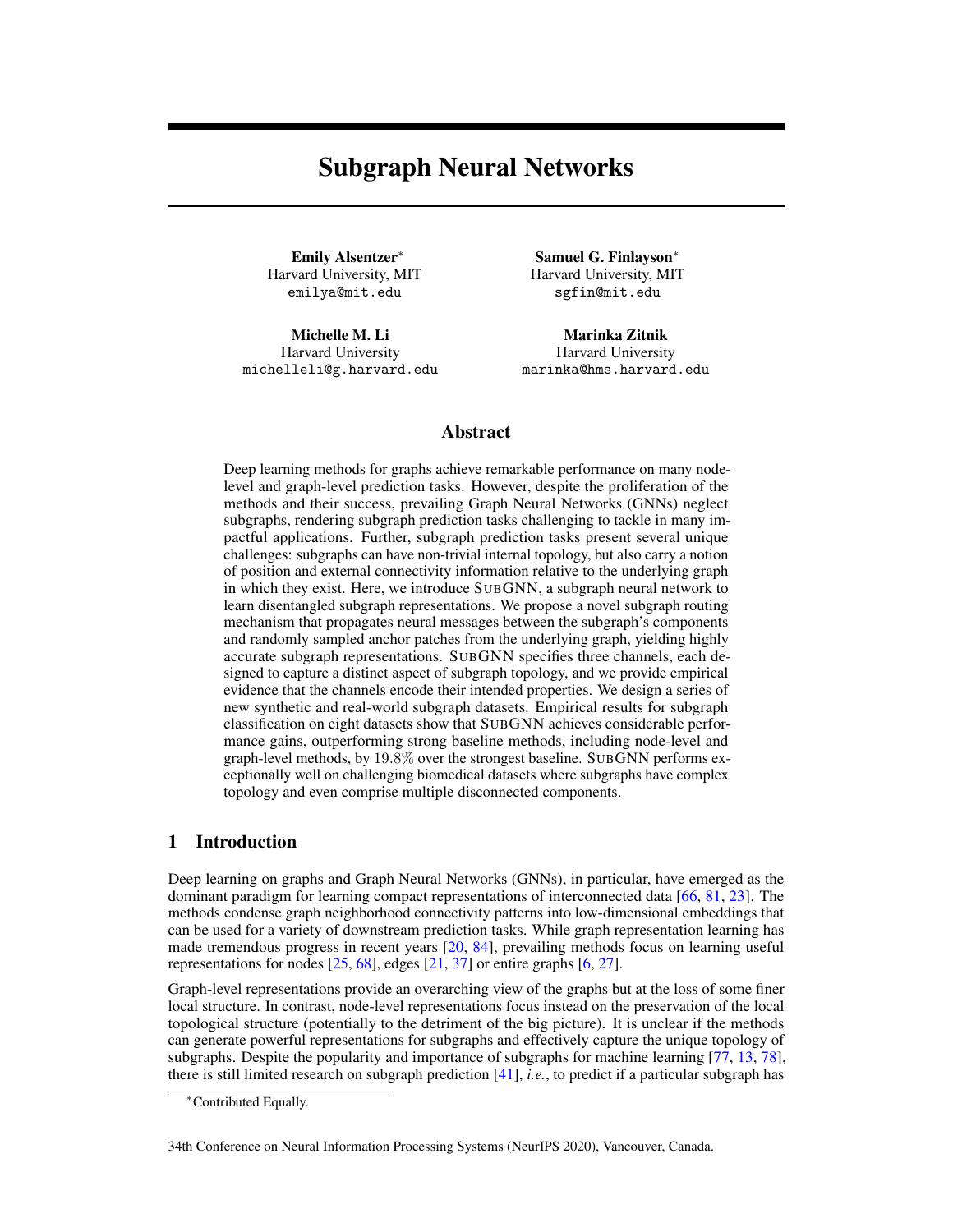

<span id="page-1-0"></span>Figure 1: a. Shown is graph *G* in which nodes explicitly state their group memberships, resulting in intricate subgraph structures,  $S = \{S_1, \ldots, S_5\}$ . Subgraphs  $S_2, S_3$  and  $S_5$  comprise single connected components in *G* whereas subgraphs  $S_1$  and  $S_4$  each form two isolated components. Colors indicate subgraph labels,  $C = \{C_1, C_2, C_3\}$ . **b.** We investigate the problem of predicting subgraph properties *C* by learning subgraph representations that recognize and disentangle the heterogeneous properties of subgraphs (*i.e.*, neighborhood, structure, and position) and how they relate to underlying *G* (*i.e.*, internal connectivity and border structure of the edge volume that points outside of the subgraph).

a particular property of interest (Figure [1a](#page-1-0)). This can be, in part, because subgraphs are incredibly challenging structures from the topological standpoint (Figure [1b](#page-1-0)). (1) Subgraphs require that we make joint predictions over larger structures of varying sizes—the challenge is how to represent subgraphs that do not coincide with enclosing *k*-hop neighborhoods of nodes and can even comprise multiple disparate components that are far apart from each other in the graph. (2) Subgraphs contain rich higher-order connectivity patterns, both internally among member nodes as well as externally through interactions between the member nodes and the rest of the graph—the challenge is how to inject information about border and external subgraph structure into the GNN's neural message passing. (3) Subgraphs can be localized and reside in one region of the graph or can be distributed across multiple local neighborhoods—the challenge is how to effectively learn about subgraph positions within the underlying graph in which they are defined. (4) Finally, subgraph datasets give rise to unavoidable dependencies that emerge from subgraphs sharing edges and non-edges—the challenge is how to incorporate these dependencies into the model architecture while still being able to take feature information into account and facilitate inductive reasoning.

**Present work.** Here, we introduce  $SUBGNN<sup>2</sup>$  $SUBGNN<sup>2</sup>$  $SUBGNN<sup>2</sup>$  (Figure [2\)](#page-4-0), a novel graph neural network for subgraph prediction that addresses all of the challenges above. Unlike current prediction problems that are defined on individual nodes, pairwise relations, or entire graphs, our task here is to make predictions for subgraphs. To the best of our knowledge, SUBGNN is the only representation learning method designed for general subgraph classification. While [\[41\]](#page-11-0) performs prediction on small (3-4 nodes), fixed-size subgraphs, SUBGNN operates on larger subgraphs with varying sizes and multiple disparate components. SUBGNN's core principle is to propagate messages at the subgraph level via three property-aware channels that capture position, neighborhood, and structure. Further, SUBGNN is inductive: it can operate on new subgraphs in unseen portions of the graph.

Experiments on eight datasets show that SUBGNN outperforms baselines by an average of 77.4% on synthetic datasets and 125.2% on real-world datasets. Further, SUBGNN improves the strongest baseline by 19.8%. As an example, on a network of phenotypes where subgraphs represent symptoms of a disease, our method is able to distinguish between 10 subcategories of monogenic neurological disorders. We also find that several naive generalizations of node-level and graph-level GNNs have poor performance. This finding is especially relevant as these generalizations are popular in practical applications, yet they cannot fully realize the potential of neural message-passing for subgraph prediction, as evidenced by our experiments. For example, we find that a popular node-level approach, which represents subgraphs with virtual nodes (*i.e.*, meta nodes) and then uses an attention-based GNN (*e.g.*, GAT [\[62\]](#page-11-1)) to train a node classifier, performs poorly in a variety of settings.

Finally, we design a suite of synthetic subgraph benchmarks that are uniquely suited for evaluating aspects of subgraph topology. We also provide four new and original real-world datasets from

<span id="page-1-1"></span> $^{2}$ Code and datasets are available at <https://github.com/mims-harvard/SubGNN>.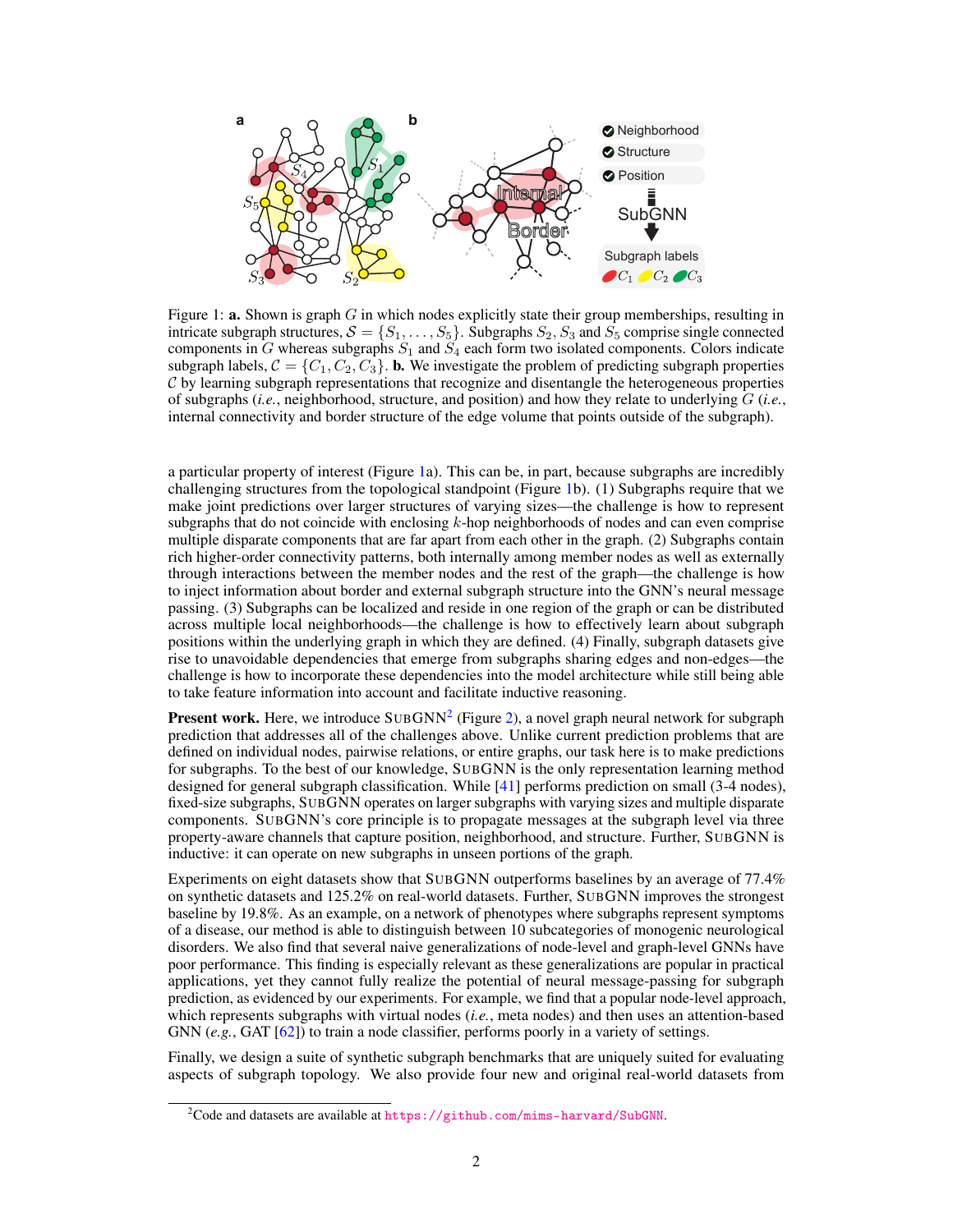biological, medical, and social domains to practically test the new algorithms. Each dataset consists of an underlying graph overlaid with a large number of subgraphs whose labels we need to predict.

## 2 Related Work

We proceed by reviewing major threads of research relevant for subgraph representation learning.

Subgraph embeddings and prediction. A few recent works learn representations of small, localized subgraphs. [\[10\]](#page-9-1) encodes the subgraph of entities connected to the candidate answer entity in a knowledge graph for question answering, and [\[41\]](#page-11-0) encodes 3-node or 4-node subgraphs for subgraph evolution prediction. In contrast, SUBGNN can learn representations for large, variablesize subgraphs that can be distributed throughout the graph.

Subgraph extraction and network community detection. The topology of border structure has been extensively examined in the context of community detection [\[71,](#page-12-6) [46,](#page-11-2) [67\]](#page-12-7) (also known as module detection and graph clustering), highlighting its importance for network science [\[8,](#page-9-2) [47\]](#page-11-3). However, community detection, motif counting, and embedding methods for subgraph extraction and kernelbased similarity estimation [\[53,](#page-11-4) [58,](#page-11-5) [74,](#page-12-8) [63,](#page-11-6) [30,](#page-10-7) [15,](#page-10-8) [2,](#page-9-3) [35\]](#page-10-9) are fundamentally different from SUBGNN. These methods search for groups of nodes that are well-connected internally while being relatively well-separated from the rest of the graph and typically limited to individual connected components. In contrast, SUBGNN is a subgraph prediction framework that reasons over a given set of subgraphs.

Learning representations of higher-order structures, ego nets, and enclosing subgraphs. Hypergraph neural networks [\[82\]](#page-12-9) and their variants [\[54,](#page-11-7) [18,](#page-10-10) [79,](#page-12-10) [45,](#page-11-8) [80\]](#page-12-11) have become a popular approach for learning on hypergraph-structured data. These methods use the spectral theory of hypergraphs [\[70\]](#page-12-12) or clique expansion [\[1,](#page-9-4) [29,](#page-10-11) [31\]](#page-10-12) to formulate higher-order message passing, where nodes receive latent representations from their immediate (one-hop) neighbors and from further *N*-hop neighbors at every message passing step. Recent studies, *e.g.*, [\[76,](#page-12-13) [44,](#page-11-9) [64,](#page-11-10) [10\]](#page-9-1), also learn representations for permutation-invariant functions of sequences (or multiset functions [\[40\]](#page-11-11)). These methods typically express permutation-invariant functions as the average of permutation-sensitive functions applied to all reorderings of the input sequence. While this approach allows for pooling operators that are invariant to the ordering of nodes, it does not account for rich subgraph dependencies, such as when subgraphs share edges and have many connections to the rest of the graph.

Subgraphs and patches in GNNs. Subgraph structure is key for numerous graph-related tasks [\[61,](#page-11-12) [16,](#page-10-13) [73\]](#page-12-14). For example, Patchy-San [\[49\]](#page-11-13) uses local receptive fields to extract useful features from graphs. Ego-CNN uses ego graphs to find critical structures [\[60\]](#page-11-14). SEAL [\[78\]](#page-12-5) develops a theory showing that enclosing subgraphs are sufficient for link prediction. Building on this evidence, GraIL [\[59\]](#page-11-15) extracts local subgraphs induced by nodes occurring on the shortest paths between the target nodes and uses them for inducing logical rules. Cluster-GCN [\[13\]](#page-10-6), Ripple walks [\[5\]](#page-9-5), and GraphSAINT [\[77\]](#page-12-4) use subgraphs to design more efficient and scalable algorithms for training deep and large GNNs. While these methods use substructures to make GNN architectures more efficient or improve performance on node and edge prediction tasks, none of the methods consider prediction on subgraphs.

## 3 Formulating Subgraph Prediction

Let  $G = (V, E)$  denote a graph comprised of a set of edges E and nodes V. While we focus on undirected graphs, it is straightforward to extend this work to directed graphs.  $S = (V', E')$  is a subgraph of *G* if  $V' \subseteq V$  and  $E' \subseteq E$ . Each subgraph *S* has a label  $y_S$  and may consist of multiple connected components,  $S^{(C)}$ , which are defined as a set of nodes in  $S$  such that each pair of nodes is connected by a path (*e.g.*, see Figure [1\)](#page-1-0). Importantly, the number and size of the subgraphs are bounded by, but do not directly depend on, the number of nodes in the graph *G*.

Background on Graph Neural Networks. Many graph neural networks, including ours, can be formulated as message passing networks (MPN) [\[7,](#page-9-6) [65,](#page-11-16) [83\]](#page-12-15). Message-passing networks are defined by three functions, MSG, AGG, and UPDATE, which are used to propagate signals between elements of the network and update their respective embeddings. Typically, these functions are defined to operate at the node level, propagating messages to a node  $v_i$  from the nodes in its neighborhood  $\mathcal{N}_{v_i}$ . In this typical context, a message between a pair of nodes (*vi, v<sup>j</sup>* ) at layer *l* is defined as a function of the hidden representations of the nodes  $\mathbf{h}_i^{l-1}$  and  $\mathbf{h}_j^{l-1}$  from the previous layer:  $m_{ij}^l = \text{MSG}(\mathbf{h}_i^{l-1}, \mathbf{h}_j^{l-1})$ .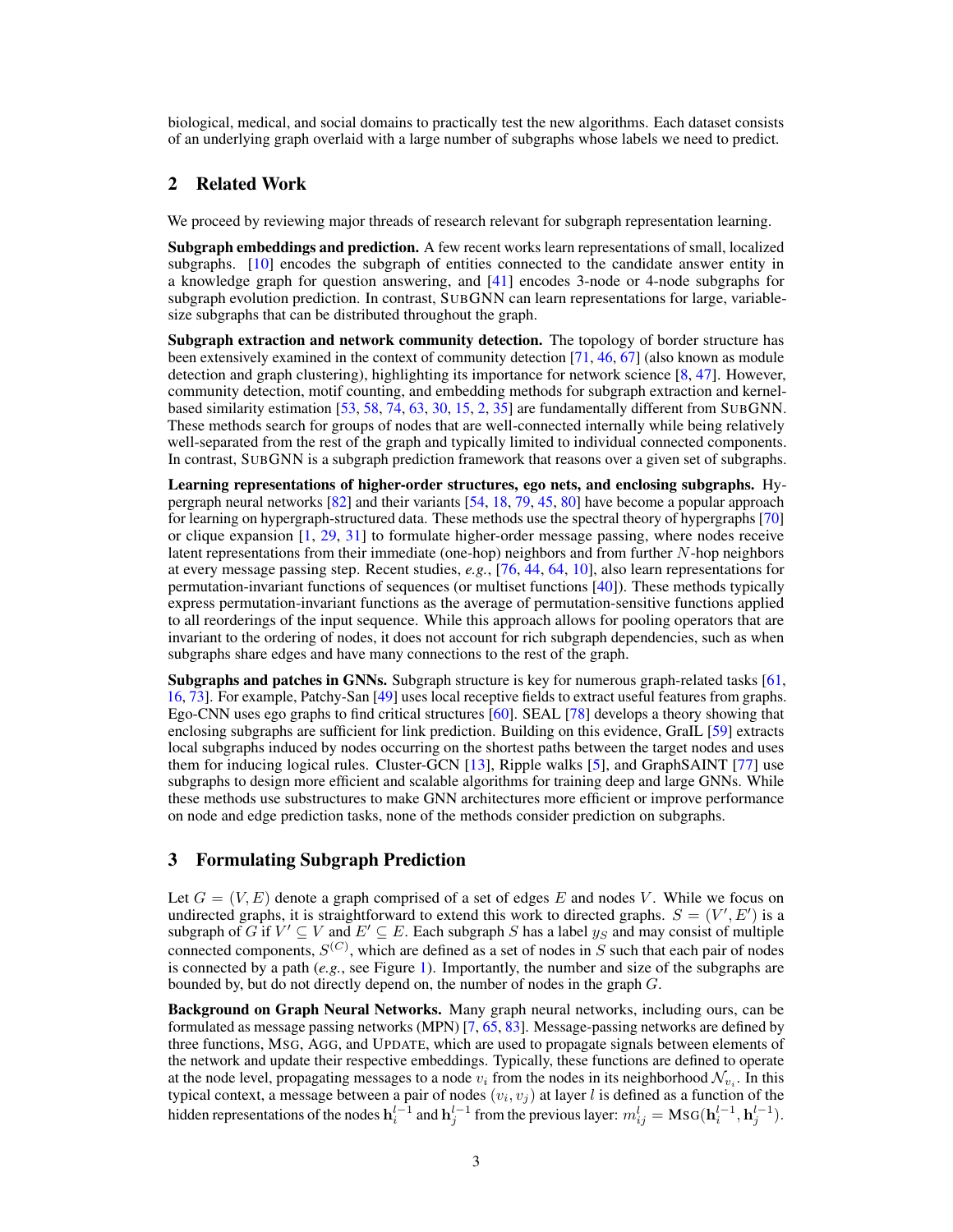In AGG, messages from  $\mathcal{N}_{v_i}$  are aggregated and combined with  $\mathbf{h}_i^{l-1}$  to produce  $v_i$ 's representation for layer *l* in UPDATE. Many extensions of the canonical message passing framework have been proposed [\[7,](#page-9-6) [62,](#page-11-1) [13,](#page-10-6) [22\]](#page-10-14), *e.g.*, [\[75\]](#page-12-16) passes messages from a shared set of anchor nodes rather than a strict neighborhood, to allow node embeddings to capture global position.

#### 3.1 SUBGNN: Problem Formulation

Problem (Subgraph Representations and Property Prediction). *Given subgraphs*  $S =$  ${S_1, S_2, \ldots, S_n}$ *,* SUBGNN specifies a neural message passing architecture  $E_s$  that generates *a d*<sub>*s*</sub>-dimensional subgraph representation  $\mathbf{z}_S \in \mathbb{R}^{d_s}$  for every subgraph  $S \in \mathcal{S}$ . SUBGNN *uses the representations to learn a subgraph classifier*  $f : \mathcal{S} \to \{1, 2, \ldots, C\}$  *for subgraph labels*  $f(S) = \hat{y}_S$ *.* 

Note that while this paper focuses on the subgraph classification task, the methods we propose entail learning an embedding function  $E_S : S \to \mathbb{R}^{d_s}$  that maps each subgraph to a low-dimensional representation that captures the key aspects of subgraph topology necessary for prediction. All the techniques that we introduce to learn *E<sup>S</sup>* can be extended without loss of generality to other supervised, unsupervised, or self-supervised tasks involving subgraphs.

In this work, we define message passing functions that operate at the *subgraph* level. This allows us to explicitly capture aspects of subgraph representation that do not apply to nodes or whole graphs. In particular, messages are propagated to each connected component in the subgraph, allowing us to build meaningful representations of subgraphs with multiple distinct connected components.

SUBGNN: Properties of subgraph topology. Subgraph representation learning requires models to encode network properties that are not necessarily defined for either nodes or graphs. Subgraphs have non-trivial internal structure, border connectivity, and notions of neighborhood and position relative to the rest of the graph. Intuitively, our goal is to learn a representation of each subgraph  $S_i$  such that the likelihood of preserving certain properties of the subgraph is maximized in the embedding space. Here we provide a framework of six properties of subgraph structure that are key for learning powerful subgraph representations (Table [1\)](#page-3-0).

<span id="page-3-0"></span>Table 1: Six properties of subgraph topology in SUBGNN. Internal nodes correspond to nodes within the subgraph *S<sup>i</sup>* in graph *G*, and border nodes correspond to nodes within the *k*-hop neighborhood of any node in *Si*. See also Figure [1.](#page-1-0)

| <b>SUBGNN Channel</b> | <b>SUBGNN Subchannel</b>             |                                        |  |
|-----------------------|--------------------------------------|----------------------------------------|--|
|                       | Internal $(I)$                       | Border $(B)$                           |  |
| Position (P)          | Distance between $S_i$ 's components | Distance between $S_i$ and rest of $G$ |  |
| Neighborhood $(N)$    | Identity of $S_i$ 's internal nodes  | Identity of $S_i$ 's border nodes      |  |
| Structure $(s)$       | Internal connectivity of $S_i$       | Border connectivity of $S_i$           |  |

1) Position. Two notions of position may be defined for subgraphs. The first, *border position*, refers to its distance to the rest of *G*; this is directly analogous to node position, which can distinguish nodes with isomorphic neighborhoods [\[75\]](#page-12-16). The second, *internal position*, captures the relative distance between components within the subgraph.

2) Neighborhood. Subgraphs extend the notion of a node's neighborhood to include both internal and external elements. *Border neighborhood*, as with nodes, is defined as the set of nodes within *k* hops of any node in *S*. Each connected component in a subgraph will have its own border neighborhood. Subgraphs also have a non-trivial *internal neighborhood*, which can vary in size and position.

3) Structure. The connectivity of subgraphs is also non-trivial. A subgraph's *internal structure* is defined as the internal connectivity of each component. Simultaneously, subgraphs have a *border structure*, defined by edges connecting internal nodes to the border neighborhood.

We expect that capturing each of these properties will be crucial for learning useful subgraph representations, with the relative importance of these properties determined by the downstream task.

# 4 SUBGNN: SUBGRAPH NEURAL NETWORK

Next, we describe SUBGNN, our approach to subgraph classification, which is designed to learn representations that can capture the six aspects of subgraph structure from Table [1.](#page-3-0) SUBGNN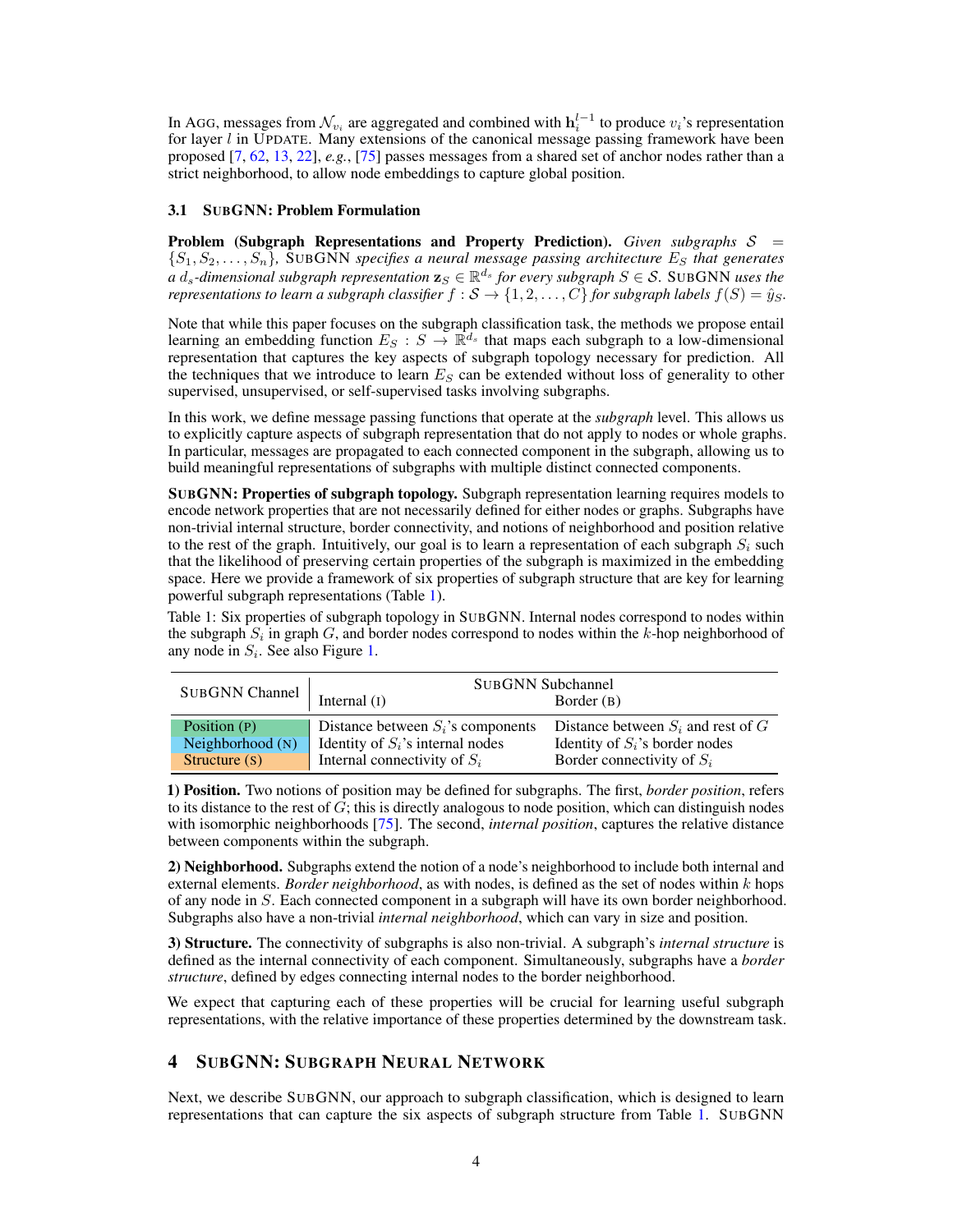

<span id="page-4-0"></span>Figure 2: SUBGNN architecture. **a.** Property-specific messages  $\text{MSG}_{X}^{A \rightarrow S}$  are propagated from anchor patches  $A_X$  to components of subgraph *S*. Here,  $\mathbf{m}_{X,c,i}$  denotes property-X message from *i*-th anchor patch  $A_{\rm X}^{(i)}$  to *c*-th component  $S^{(c)}$ . **b.** SUBGNN specifies three channels, which are each designed to capture a distinct subgraph property. Channel outputs  $z<sub>x</sub>$  are concatenated to produce a final subgraph representation z*S*.

learns representations of subgraphs in a hierarchical fashion, by propagating neural messages from anchor patches to subgraph components and aggregating the resultant representations into a final subgraph embedding (Figure [2a](#page-4-0)). Message-passing for each connected component takes place in independent position, neighborhood, and structure channels, each explicitly optimized to encode a distinct subgraph property (Figure [2b](#page-4-0)). The messages are sent from anchor patches sampled from throughout the graph and weighted by a property-specific similarity function. This approach is modular, extensible, and can be customized based on knowledge of the downstream task.

#### 4.1 Subgraph-Level Message Passing

The core of our approach is a message passing framework, as described in Table [1.](#page-3-0) SUBGNN specifies a novel aggregation scheme that is defined at the level of subgraph components. SUBGNN specifies how to propagate neural messages from a set of anchor patches to subgraph components and, eventually, to entire subgraphs, resulting in subgraph representations that capture distinct properties of subgraph topology (Table [1\)](#page-3-0).

Anchor patches  $A_X = \{A_X^{(1)}, \ldots, A_X^{(n_A)}\}$  are subgraphs, which we randomly sample from *G* in a channel-specific manner, resulting in anchor patches  $A_{P}$ ,  $A_{N}$ , and  $A_{S}$  for each of three SUBGNN's channels, position, structure, and neighborhood, respectively. We define the message from anchor patch  $A_X$  to subgraph component  $S^{(c)}$  as follows:

$$
MSG_X^{A \to S} = \gamma_X(S^{(c)}, A_X) \cdot \mathbf{a}_X \tag{1}
$$

where X is the channel,  $\gamma_x$  a similarity function between the component  $S^{(c)}$  and the anchor patch  $A_X$ , and  $\mathbf{a}_X$  is the learned representation of  $A_X$ . Similarity function  $\gamma_X$  is any learned or pre-specified similarity measure quantifying the relevance of an anchor patch to a subgraph. These messages are then transformed into order-invariant hidden representation  $h_{x,c}$  and subgraph component  $S^{(c)}$  as:

$$
\mathbf{g}_{\mathbf{x},c} = \mathbf{A}\mathbf{G}\mathbf{G}_{M}(\{\mathbf{M}\mathbf{S}\mathbf{G}_{\mathbf{x}}^{A_{\mathbf{x}} \to S^{(c)}} \ \forall A_{\mathbf{x}} \in \mathcal{A}_{\mathbf{x}}\}),
$$
\n
$$
\mathbf{h}_{\mathbf{x},c} \leftarrow \sigma(\mathbf{W}_{\mathbf{x}} \cdot [\mathbf{g}_{\mathbf{x},c}; \mathbf{h}_{\mathbf{x},c}]),
$$
\n(2)

<span id="page-4-1"></span>where  $W_x$  is a layer-wise learnable weight matrix for channel  $x, \sigma$  is a non-linear activation function,  $AGG_M$  is an aggregation function that operates over messages, and  $\mathbf{h}_{X,c}$  is the representation at the previous layer that gets updated. Note that *c* is shorthand notation for *S*(*c*) . Eq. [\(2\)](#page-4-1) outputs a channelspecific hidden representation  $h_{X,c}$  for component  $S^{(c)}$  and channel X. This hidden representation is then passed to the next layer of the SUBGNN architecture.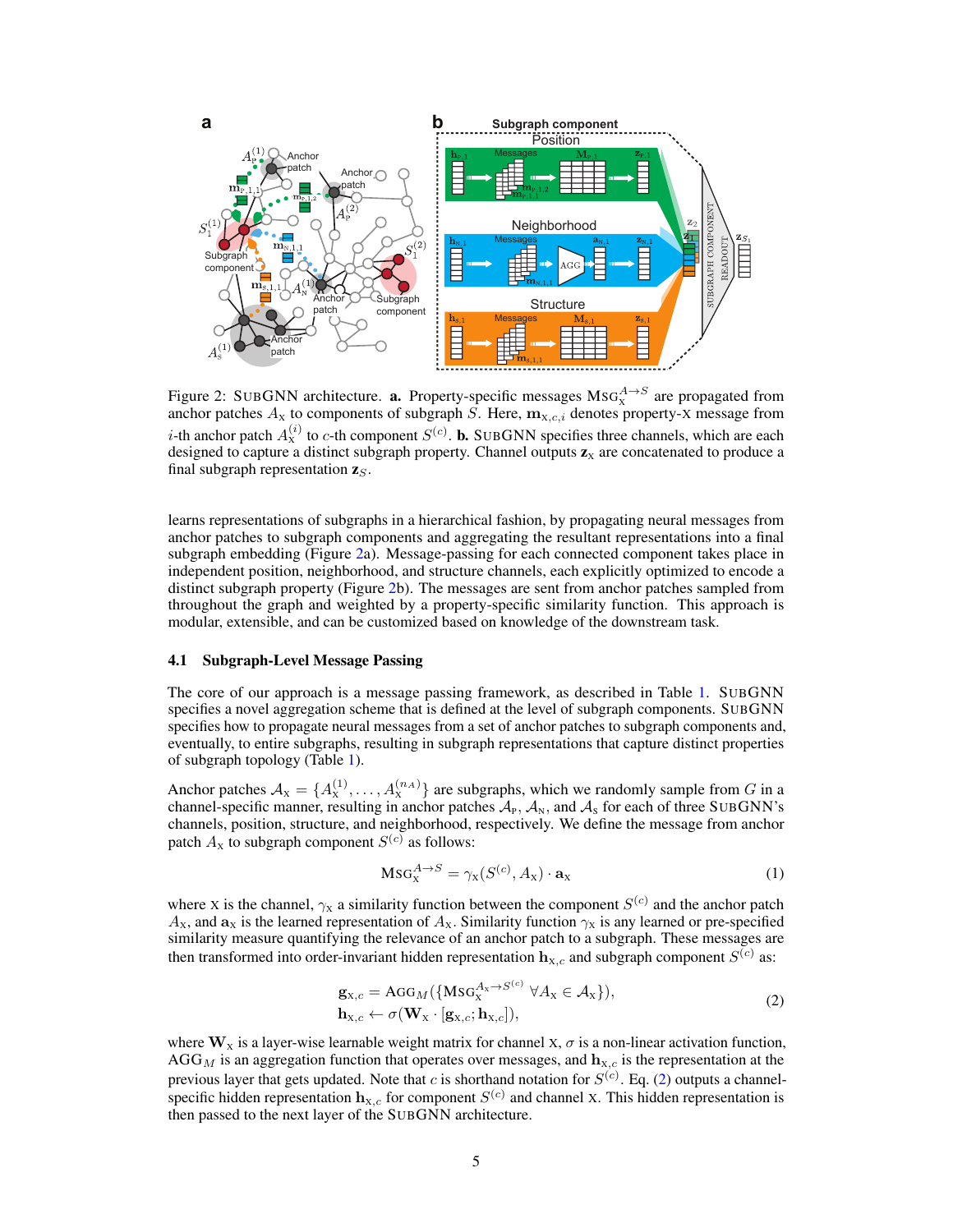The order invariance of  $h_{X,c}$  is a necessary property for layer-to-layer message passing; however, it limits the ability to capture the structure and position of subgraphs [\[75\]](#page-12-16). Because of that, we create property-aware output representations,  $z_{X,c}$ , by producing a matrix of anchor-set messages  $M_X$ , where each row is an anchor-set message computed by  $MSG_X$ , and then passing that matrix through a non-linear activation function (Figure [2b](#page-4-0) and Algorithm [1\)](#page-0-0). In the resulting representation, each dimension of the embedding encodes the structural or positional message from anchor patch *A*. For the neighborhood channel, we set  $z_{N,c} = h_{N,c}$ . Finally, SUBGNN routes messages for internal and border properties within subchannels for each channel P, N and S,  $(i.e., \{P_I, P_B\}, \{N_I, N_B\}, \{S_I, S_B\})$ and concatenates the final outputs.

Property-aware output representations  $z_{X,c}$  are transformed into final subgraph representations through order-invariant functions defined at the channel-, layer-, and component-level. Channel-specific representations  $z_{X,c}$  are first aggregated into a subgraph component representation for each layer, via channel aggregation function AGG*<sup>C</sup>* . We then aggregate component representations across all layers via AGG*<sup>L</sup>* to produce a final subgraph component representation z*<sup>c</sup>* [\[69\]](#page-12-17). Finally, the component representations  $z_c$  for every component  $S^{(c)}$  are aggregated into a final subgraph representation  $z_S$ via READOUT. A full description of SUBGNN is detailed in Appendix [A.](#page-0-1)

#### 4.2 Property-Aware Routing

We enforce property-awareness through the creation of dedicated routing channels for position, neighborhood, and structure. Each channel X has three key elements: (1) a sampling function  $\phi_x$  to generate anchor patches, (2) an anchor patch encoder  $\psi_x$ , and (3) a similarity function  $\gamma_x$  to weight messages sent between anchor patches and subgraph components.

(1) Sampling anchor patches. For each subchannel, we define an anchor patch sampling function  $\phi_{X} : (G, S^{(c)}) \to A_{X}$ . In the position channel, the internal anchor patch sampler  $\phi_{P_1}$  returns patch  $A_{P_1}$  comprised of a single node sampled from subgraph *S*. The resulting set of anchor patches  $A_{P_1}$  is shared across all components in *S*. This allows representations of *S*'s components to be positioned relative to each other. In contrast, the border position anchor patch sampler is designed to position subgraphs relative to the rest of the graph. Accordingly,  $\phi_{P_B}$  samples nodes such that anchor patches  $A_{P_B}$  are shared across all subgraphs. In the neighborhood channel, the internal anchor patch sampler  $\phi_{\text{N}_1}$  samples nodes from the subgraph component  $S^{(c)}$ , and the border patch sampler  $\phi_{N_B}$  samples nodes from the *k*-hop neighborhood of  $S^{(c)}$ . The structure anchor patch sampler  $\phi_s$  is used for both internal and border structure, and the resulting  $A_{S_1}$  and  $A_{S_2}$  are shared across all *S*. In particular,  $\phi_s$  returns a connected component sampled from the graph via triangular random walks, *i.e.*, second-order, biased random walks that extend classical random walks to privilege the traversal of triangles [\[9\]](#page-9-7) and allow for effective capture of structural properties in graphs [\[24,](#page-10-15) [9,](#page-9-7) [11\]](#page-10-16). Refer to Appendix [A.2](#page-0-1) for details.

(2) Neural encoding of anchor patches. Each channel X specifies an anchor patch encoder  $\psi_x$ :  $A_X \to a_X$  that encodes anchor patch  $A_X$  into a *d*-dimensional embedding  $a_X$ . Note that  $\psi_N$  and  $\psi_P$ simply map to the node embedding of the anchor patch node. In contrast,  $\psi_{\rm S}$  returns representations of structure anchor patches. To generate representations for the structure anchor patches, we first perform *w* fixed-length triangular random walks with parameter  $\beta$  to produce a sequence of traversed nodes  $(u_{\pi_w(1)},...,u_{\pi_w(n)})$  (See Appendix [A.2\)](#page-0-1). The resulting sequence of node embeddings is then fed into a bidirectional LSTM, whose hidden states are summed to produce a final representation,  $a<sub>s</sub>$ . To capture the internal structure of the anchor patch, we perform random walks within the anchor patch  $\mathcal{I} = \{u | u \in A_s\}$ . Separately, to capture the border structure of the anchor patch, we perform random walks over the external neighborhood  $\mathcal{E} = \{u | u \notin A_s\}$  and the border nodes  $\mathcal{B} = \{u | u \in \mathcal{I}, v \in \mathcal{E}, e_{uv} \in E\}$ . We limit  $\mathcal{E}$  to external nodes within *k* hops of any node in  $A_s$ .

(3) Estimating similarity of anchor patches. The similarity function  $\gamma_X : (S^{(c)}, A_X) \to [0, 1]$  determines the relative weighting of each anchor patch in building the subgraph component representations. In principle,  $\gamma_x$  can be any learned or predefined similarity function. For the position channel, we define  $\gamma_P$  as a function of the shortest path (SP) on the graph between the connected component *S*<sup>(*c*)</sup> and the anchor patch  $A_{\rm P}$ ,  $\gamma_{\rm P}(S^{(c)}, A_{\rm P})=1/(d_{sp}(S^{(c)}, A_{\rm P})+1)$ , where  $d_{sp}$  represents the average SP length. For the neighborhood channel,  $\gamma_N(S^{(c)}, A_N)$  is defined similarly, though note that, due to the sampling schemes, this evaluates to  $\gamma_{N_I} = 1$  in the case of internal neighborhood and  $\gamma_{N_B} \leq k$  in context of the *k*-hop border neighborhood sampler. To measure subgraph structure in a permutation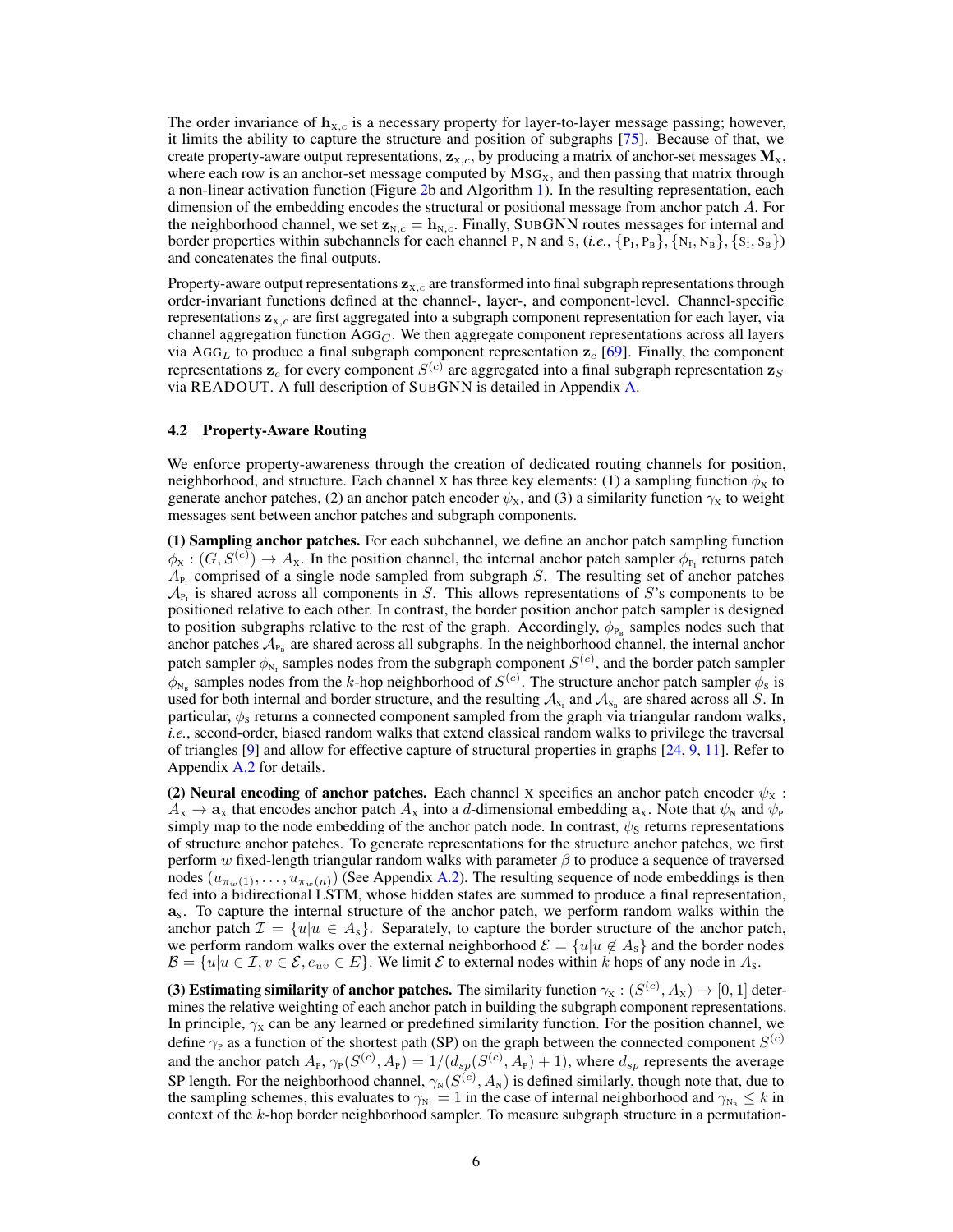invariant manner, we compute a canonical input ordering [\[44\]](#page-11-9), defined by ordered degree sequence, for the component  $S^{(c)}$  and anchor patch  $A_s$ . These are compared using the normalized dynamic time warping (DTW) measure [\[43\]](#page-11-17). Specifically, we define  $\gamma_s(S^{(c)}, A_s) = 1/(\text{DTW}(d_{S^{(c)}}, d_{A_s}) + 1)$ , where  $d_{S^{(c)}}$  and  $d_{A_s}$  are the ordered degree sequences for the subgraph component and anchor patch, respectively. The degree for each node  $u \in S^{(c)}$  or  $A_s$  is defined for internal structure as the number of edges from *u* to any node  $v \in \mathcal{I}$ , and for border structure as the number of edges from *u* to any node  $v \in \mathcal{E}$ .

#### 4.3 Implementation and Model Extensions

Below we outline the computational complexity of our SUBGNN implementation and describe its extensions. Details on the training setup and hyperparameters, including a sensitivity analysis of new hyperparameters, are found in Appendix [D](#page-0-2) and [E.](#page-0-3)

Computational complexity and runtime analysis. The complexity of SUBGNN scales as the number and size of subgraphs grow. Notably, a fixed number of anchor patches is sampled, which upper bounds the memory and time complexity of the message passing algorithm. Structural anchor patch representations are generated via fixed-length random walks and are only calculated for a small number of anchor patches shared across all subgraphs. We precomputed similarities to speed up hyperparameter optimization, and find that pre-computation results in an 18X training speedup. With pre-computation, training SUB-GNN on the real-world dataset PPI-BP takes 30s per epoch on a single GTX 1080 GPU, of which 25%, 43%, and 32% are spent on neighborhood, position, and structure channels, respectively. Similarity calculation run time could be improved further through approximation methods such as locality sensitive hashing or *k*-hop shortest path distances.

Model extensions. Our implementation of SUBGNN initializes component embeddings with pretrained node embeddings, which could alternatively be learned end-to-end. While we specify similarity functions for each channel, we note that  $\gamma_x$  can be replaced with any function measuring the relevance of anchor patches to subgraph components, including learnable similarity functions. Finally, while this paper focuses on subgraph classification, the representation learning modules we present can be trivially extended to any unsupervised, semi-supervised, or other prediction tasks, simply by modifying the loss functions. SUBGNN can also be integrated into other frameworks as a sub-module for end-to-end training.

### 5 Experiments

We first describe our novel datasets, which consist of an underlying base graph and subgraphs with their associated labels. We then describe the baseline approaches and the experimental setup. Finally we present experiments on four synthetic and four real-world datasets for subgraph classification.

Synthetic datasets. We construct four datasets with subgraphs of specific graph properties such that binned values of the corresponding metrics act as their labels: DENSITY, CUT RATIO, CORENESS, and COMPONENT. DENSITY challenges the ability of our methods to capture the internal structure of our subgraphs; CUT RATIO, border structure; CORENESS, defined by the average core number of the subgraph, tests border structure and position; and COMPONENT, the number of subgraph components, tests internal and external position. The resulting DENSITY and CUT RATIO datasets have 250 subgraphs of size 20; CORENESS, 221 subgraphs of size 20; and COMPONENT, 250 subgraphs with 15 nodes per component. See Appendix [B](#page-0-4) for more information on the methods used to add subgraphs and basic properties of the datasets.

PPI-BP dataset. PPI-BP is a real-world molecular biology dataset. Given a group of genes known to associate with some common biological process, we predict their collective cellular function. The base graph of the PPI-BP dataset is a human protein-protein interaction (PPI) network [\[85\]](#page-12-18), and subgraphs are collections of proteins in the network involved in the same biological process (*e.g.*, "alcohol biosynthetic process," "mRNA cleavage," etc.). Protein subgraphs are labelled according to their cellular function from six categories (*e.g.*"metabolism", "development", etc.).

HPO-METAB and HPO-NEURO datasets. HPO-METAB and HPO-NEURO are real-world clinical diagnostic tasks for rare metabolic disorders and neurology, designed to mimic the task of rare disease diagnosis [\[56,](#page-11-18) [12,](#page-10-17) [4\]](#page-9-8). Given a collection of phenotypes intelligently sampled from a rare disease database, the task is to predict the subcategory of metabolic or neurological disease most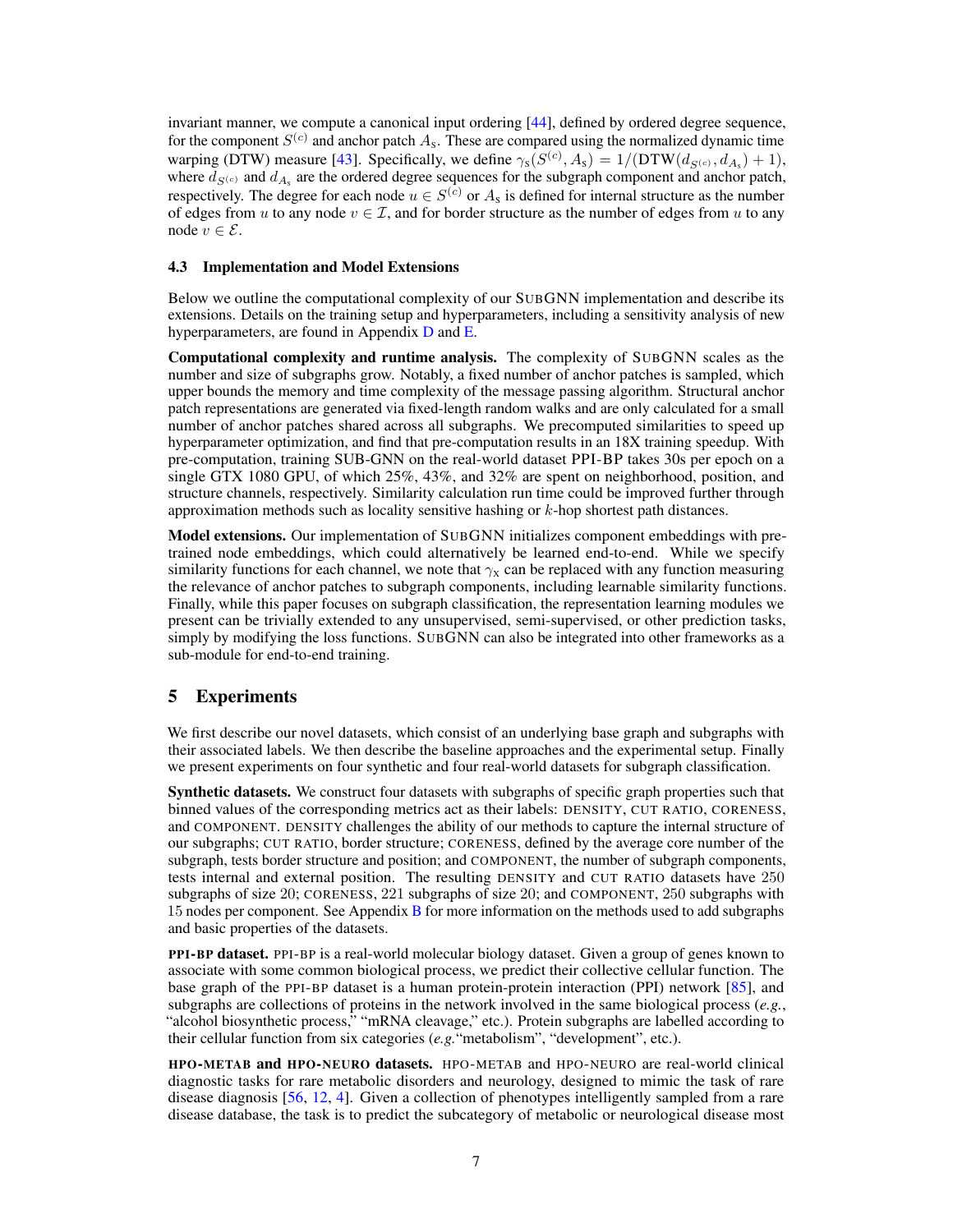consistent with those phenotypes. The base graph is a knowledge graph containing phenotype and genotype information about rare diseases, and subgraphs consist of collections of phenotypes associated with a rare monogenic disease. HPO-METAB subgraphs are labelled according to the type of metabolic disorder  $[26, 34, 42]$  $[26, 34, 42]$  $[26, 34, 42]$  $[26, 34, 42]$  $[26, 34, 42]$ , and HPO-NEURO subgraphs are labelled with one or more neurological disorders (multilabel classification) [\[26,](#page-10-18) [34\]](#page-10-19).

EM-USER dataset. This is a user profiling task. Given the workout history of a user represented by that user's subgraph, we want to predict characteristics of that user. The base graph is a social fitness network from Endomondo [\[48\]](#page-11-20), where the nodes represent workouts, and edges exist between workouts completed by multiple users. Each subgraph is represented as an Endomondo subnetwork that make up the user's workout history, and the labels are characteristics about the user (here, gender). See Appendix **[B](#page-0-4)** for basic properties of all datasets.

Alternative baseline approaches. We consider seven baseline methods that can be applied to training subgraph embeddings. (1) AVG computes the average of the pre-trained node embeddings for nodes in each subgraph. (2) MN-GIN and (3) MN-GAT train meta nodes (also known as virtual nodes) [\[22,](#page-10-14) [28,](#page-10-20) [36\]](#page-10-21) for each subgraph alongside the pre-training of the node embeddings [\[68,](#page-12-3) [62\]](#page-11-1). Both (4) S2V-N and (5) S2V-S compute subgraph embeddings using Sub2Vec [\[2\]](#page-9-3), each separately preserving the neighborhood and structural properties, respectively. (6) S2V-NS concatenates the subgraph embeddings from S2V-N and S2V-S. Finally, (7) GC is a graph classification GNN (GIN) [\[19,](#page-10-22) [68\]](#page-12-3) that aggregates node features from trainable node embeddings to produce subgraph embeddings; for GC, each subgraph is treated as a standalone graph.

Implementation details. For each dataset, we first train either GIN [\[68\]](#page-12-3) or GraphSAINT [\[77\]](#page-12-4) on link prediction to obtain node and meta node embeddings for the base graph. Sub2Vec subgraph embeddings are trained using the authors' implementation [\[2\]](#page-9-3). For a fair comparison, the feedforward component of all methods, including our own, was implemented as a 3-layer feed forward network with ReLu nonlinear activation and dropout. The feedforward networks were implemented with and without trainable node and subgraph embeddings, and the best results were reported for each. See Appendix [D](#page-0-2) for more training details.

## 6 Results

| Method                                                       |                                     |                                                                        |                   | DENSITY   CUT RATIO   CORENESS   COMPONENT |
|--------------------------------------------------------------|-------------------------------------|------------------------------------------------------------------------|-------------------|--------------------------------------------|
| SUBGNN (Ours)                                                |                                     | $\mid 0.919_{\pm 0.016} \mid 0.629_{\pm 0.039} \mid 0.659_{\pm 0.092}$ |                   | $0.958 + 0.098$                            |
| Node Averaging                                               |                                     | $0.429 \pm 0.041$   $0.358 \pm 0.055$   $0.530 \pm 0.050$              |                   | $0.516 + 0.001$                            |
| Meta Node (GIN)                                              |                                     | $0.442 \pm 0.052$   $0.423 \pm 0.057$   $0.611 \pm 0.050$              |                   | $0.784 \pm 0.046$                          |
| Meta Node (GAT)                                              |                                     | $0.690_{\pm 0.021}$   $0.284_{\pm 0.052}$   $0.519_{\pm 0.076}$        |                   | $0.935 + 0.001$                            |
| Sub2Vec Neighborhood $(0.345 \pm 0.066)$ $(0.339 \pm 0.058)$ |                                     |                                                                        | $0.381 \pm 0.047$ | $0.568 \pm 0.039$                          |
| Sub2Vec Structure                                            |                                     | $0.339 \pm 0.036$   $0.345 \pm 0.121$                                  | $0.404 \pm 0.097$ | $0.510 \pm 0.013$                          |
| Sub2Vec N & S Concat                                         | $0.352 \pm 0.071$ $0.303 \pm 0.062$ |                                                                        | $0.356 \pm 0.050$ | $0.568 \pm 0.021$                          |
| Graph-level GNN                                              |                                     | $0.803 \pm 0.039$ 0.329 $\pm$ 0.073                                    | $0.370 \pm 0.091$ | $0.500 \pm 0.068$                          |

<span id="page-7-0"></span>Table 2: Micro-F1 on synthetic datasets. Standard deviations are provided from runs with 10 random seeds. Here SUBGNN is implemented with GIN node embeddings. See Appendix [C](#page-0-5) for ROC scores. 'N' and 'S' stand for 'Neighborhood' and 'Structure,' respectively.

Synthetic datasets. Results are shown in Tables [2](#page-7-0) and [7.](#page-0-6) We find that our model, SUBGNN, significantly outperforms all baselines by 77*.*4% and the strongest baseline by 18*.*4%, on average. Results illustrate relative strengths and weaknesses of baseline models. While the GC method performs quite well on DENSITY (internal structure), as expected, it performs poorly on datasets requiring a notion of position or border connectivity. The MN baselines, in turn, performed best on COMPONENT, presumably because the meta node allows for explicit connection across subgraph components. Sub2Vec, the most directly related prior work, notably did not perform well on any task. This is unsurprising, as Sub2Vec does not explicitly encode position or border structure.

Channel ablation. To investigate the ability of our channels to encode their intended properties, we performed an ablation analysis over the channels (Table [4\)](#page-8-0). Results show that performance of individual channels aligns closely with their inductive biases; for example, the structure channel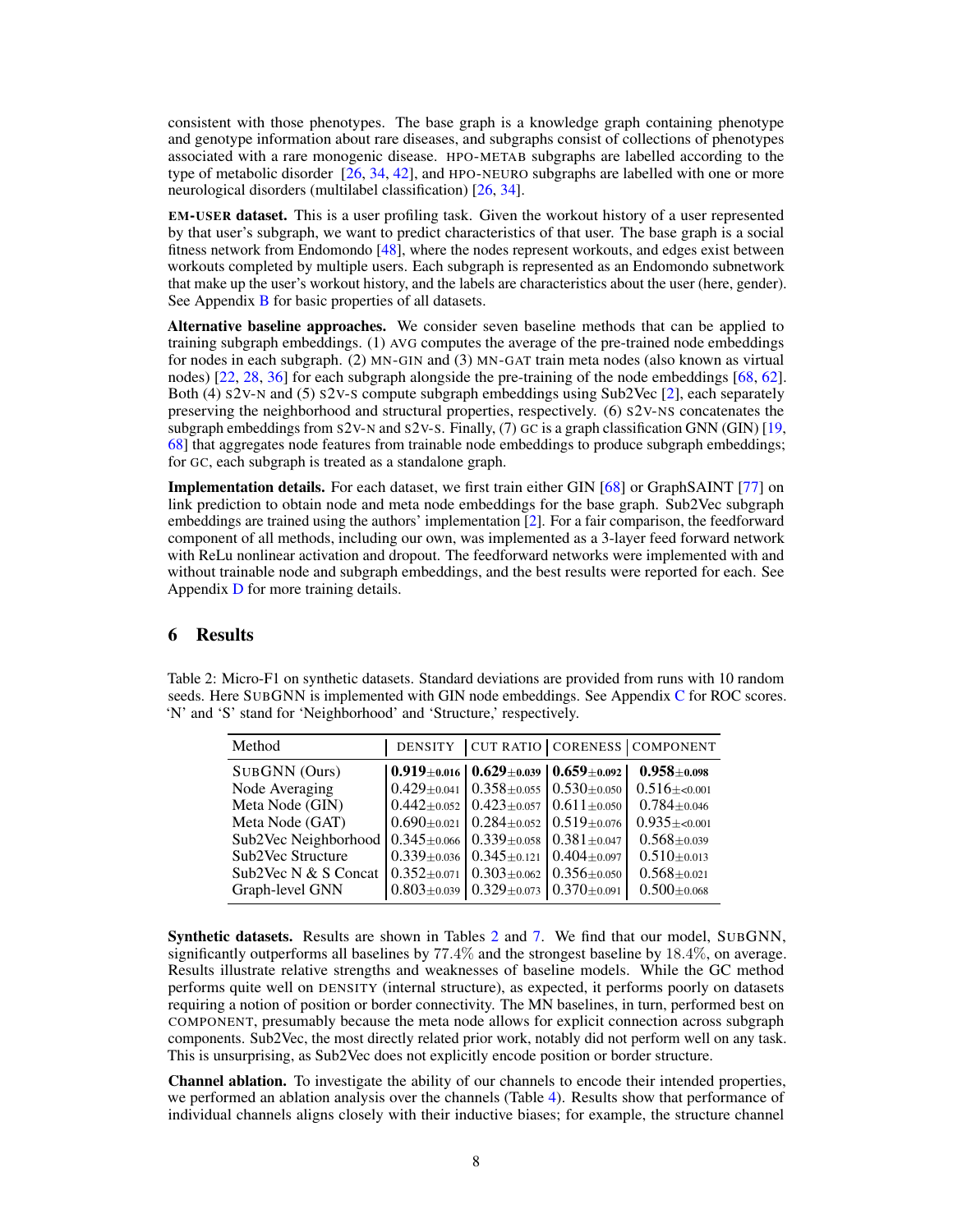| Method                                              | PPI-BP                                    | HPO-NEURO   HPO-METAB |                     | <b>EM-USER</b>    |
|-----------------------------------------------------|-------------------------------------------|-----------------------|---------------------|-------------------|
| $SUBGNN (+ GIN)$                                    | $\mid 0.599 \scriptstyle{\pm 0.024} \mid$ | $0.632 \pm 0.010$     | $0.537_{\pm 0.023}$ | $0.814 + 0.046$   |
| SUBGNN (+ GraphSAINT) $\vert 0.583 \pm 0.017 \vert$ |                                           | $0.644 \pm 0.019$     | $0.428 \pm 0.035$   | $0.816 \pm 0.040$ |
| Node Averaging                                      | $0.297_{\pm 0.027}$                       | $0.490 \pm 0.059$     | $0.443 + 0.063$     | $0.808 + 0.138$   |
| Meta Node (GIN)                                     | $0.306 \pm 0.025$                         | $0.233 \pm 0.086$     | $0.151 \pm 0.073$   | $0.480 + 0.089$   |
| Meta Node (GAT)                                     | $0.307 \pm 0.021$                         | $0.259 + 0.063$       | $0.138 + 0.034$     | $0.471 + 0.048$   |
| Sub2Vec Neighborhood                                | $0.306 \pm 0.009$                         | $0.211 \pm 0.068$     | $0.132 \pm 0.047$   | $0.520 \pm 0.090$ |
| Sub2Vec Structure                                   | $0.306 \pm 0.021$                         | $0.223 \pm 0.065$     | $0.124 \pm 0.025$   | $0.859 \pm 0.014$ |
| Sub2Vec N & S Concat                                | $0.309 \pm 0.023$                         | $0.206 \pm 0.073$     | $0.114 \pm 0.021$   | $0.522 + 0.043$   |
| Graph-level GNN                                     | $0.398 \pm 0.058$                         | $0.535 \pm 0.032$     | $0.452 \pm 0.025$   | $0.561 \pm 0.059$ |

<span id="page-8-1"></span>Table 3: Micro F1 on real-world datasets. Standard deviations are provided from runs with 10 random seeds. We report SUBGNN performance with both GIN and GraphSAINT node embeddings. See Appendix [C](#page-0-5) for ROC scores. 'N' and 'S' stand for 'Neighborhood' and 'Structure,' respectively.

performs best on CUT RATIO (a border structure task) and DENSITY (an internal structure task), and the position channel performs best on COMPONENT (an internal position task). The CORENESS task primarily measures internal structure but also incorporates notions of border position; we find that the structure channel and combined channels perform best on this task.

<span id="page-8-0"></span>Table 4: Channel ablation analyses (Micro F1). Channels that encode properties relevant to each dataset have a  $\blacksquare$  and best performing channels are in **bold**. We see in each case that the channels designed to encode relevant properties yield the best performance on each dataset. This suggests that the SUBGNN channels successfully encode their desired properties.

| SUBGNN Channel   | <b>DENSITY</b>      | <b>CUT RATIO</b>     | CORENESS                           | COMPONENT         |
|------------------|---------------------|----------------------|------------------------------------|-------------------|
| Position (P)     | $0.758 + 0.046$     | $0.516 \pm 0.083$    | $0.581_{\pm 0.044}$ (0.958 ± 0.098 |                   |
| Neighborhood (N) | $0.777_{\pm 0.057}$ | $0.313 \pm 0.087$    | $0.485 + 0.075$                    | $0.823 \pm 0.089$ |
| Structure $(s)$  | $0.919 \pm 0.016$   | $ 0.629_{\pm 0.039}$ | $ 0.663_{\pm 0.058} $              | $0.600 \pm 0.170$ |
| All $(P+N+S)$    | $0.894 \pm 0.025$   | $0.458 \pm 0.101$    | $0.659 \pm 0.092$                  | $0.726 \pm 0.120$ |

Real-world datasets. Results are shown in Tables [3](#page-8-1) and [8.](#page-0-7) We find that our model performs strongly on real-world datasets, outperforming baselines by 125*.*2% on average and performs 21*.*2% better than the strongest baseline. We experiment with both GIN and GraphSAINT node embeddings and find that each yields performance gains on different datasets. SUBGNN performed especially well relative to baselines on the HPO-NEURO and HPO-METAB tasks. These tasks are uniquely challenging because they require distinguishing subcategories of similar diseases (a challenge for averaging-based methods), exhibit class distributional shift between train and test, and have been designed to require inductive inference to nearby phenotypes using edges in the graph. Strong performance of SUBGNN on these tasks thus suggests the ability of our model to leverage its relational inductive biases for more robust generalization. Further results studying the generalizability of SUBGNN are in Appendix [C.](#page-0-5) One baseline, S2V-S, achieved a higher micro F1 score, but lower AUC compared to SUBGNN on the EM-USER dataset. Finally, our model outperformed all baselines on the PPI-BP task, which like the HPO tasks operates over non-trivial biological subgraphs. Taken together, all of our new datasets are non-trivial and present unique challenges that highlight the relative strengths and weakness of existing methods in the field.

## 7 Conclusion

We present SUBGNN, a novel method for subgraph representation learning and classification, along with a framework outlining the key representational challenges facing the field. SUBGNN performs subgraph level message passing with property-aware channels. We present eight new datasets (4 synthetic, 4 real-world) representing a diverse collection of tasks that we hope will stimulate new subgraph representation learning research. SUBGNN outperforms baselines by an average of 77*.*4% on synthetic datasets and 125*.*2% on real-world datasets.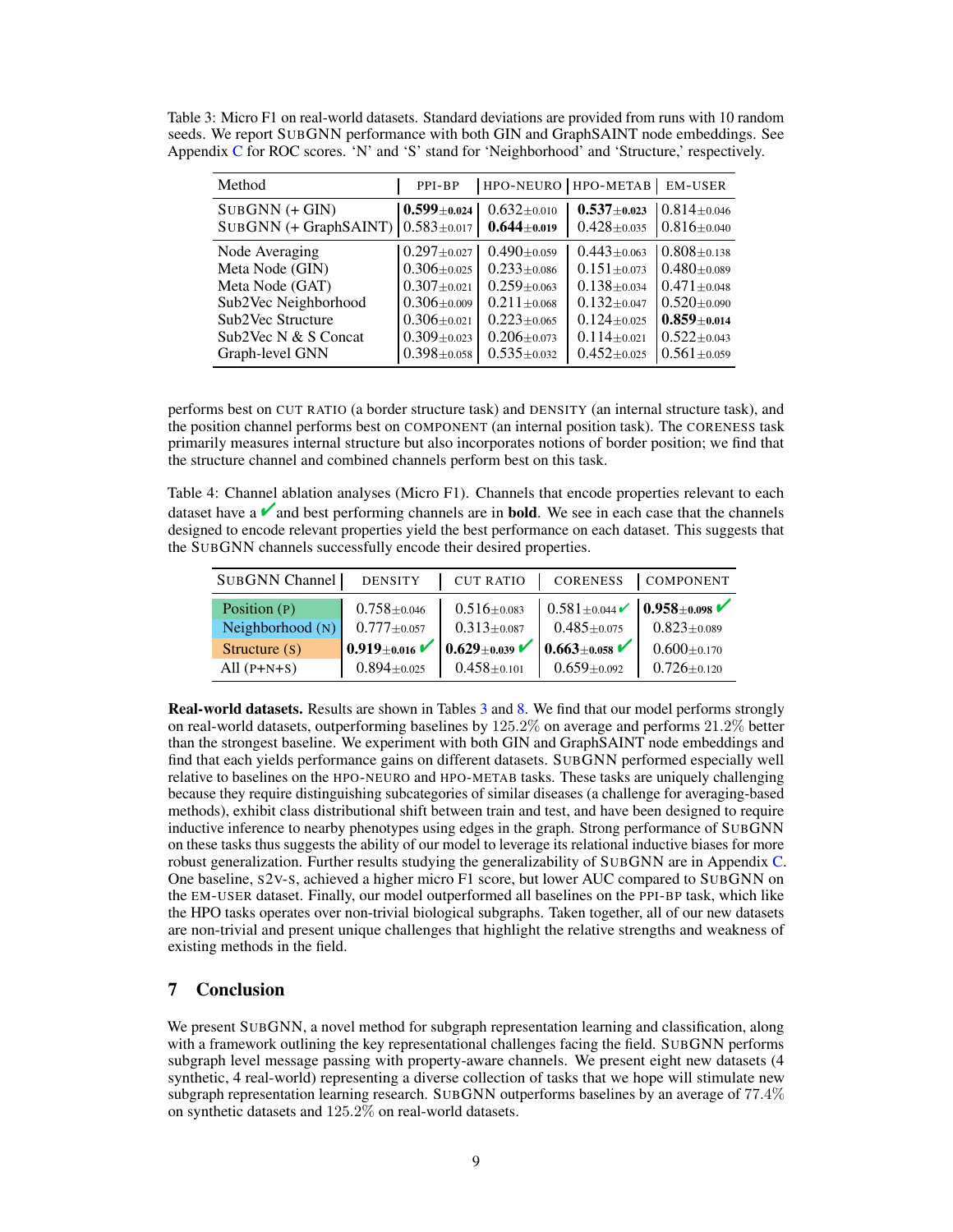## Broader Impact

A variety of impactful application areas. The ability of SUBGNN to learn powerful subgraph representations creates fundamentally new opportunities for applications beyond the reach of node-, edge-, and graph-level tasks. Such applications require us to be able to reason about subgraphs and predict properties of subgraphs by leveraging the fact that subgraphs reside within a large, underlying graph. For example, this work was directly motivated by the challenge of rare disease diagnosis, which motivated the generation of two new datasets that we are releasing specifically to foster methods that will eventually prove useful on subgraph predict tasks (*e.g.*, patient subgraphs residing within a large biomedical knowledge graph). Likewise, drug development represents another broad potential area of research that is closely connected with the field of graph neural networks. Hence, we also developed a new bioinformatics dataset. In addition, there are many other potentially positive applications for this class of method, including the prediction of toxic behavior on social media.

The need for thoughtful use of SUBGNN framework. We also recognize that Subgraph Neural Networks have potential to used for harmful applications. For example, the potential benefit of predicting toxic communities on social media is inextricably tied with the capacity to leverage these same networks for malicious political and social purposes. Another broad class of harms that could involve subgraph classification include those harms that emerge from high-resolution user profiling. As with any data-driven methods, there is also an opportunity for bias to exist at all stages of the model development process. In the case of biomedical data science, for example, biases can exist within the data itself, and disparities can exist both in their efficacy as well as their deployment reach.

Real-world subgraph datasets. The release of our monogenic disease and bioinformatics datasets is, in large part, motivated by our desire to help steer the community towards beneficial rather than malicious applications of these tools. Ultimately, given the relative immaturity of this field among major areas of computer science, vigilance is required on the part of researchers (and other relevant experts) to ensure that we as a community pursue the best possible use of our tools.

## Acknowledgments and Disclosure of Funding

S.G.F. was supported by training grant T32GM007753 from the National Institute of General Medical Science, NIH. M.M.L. was supported by T32HG002295 from the National Human Genome Research Institute, NIH. M.Z. is supported, in part, by NSF grant nos. IIS-2030459 and IIS-2033384, and by the Harvard Data Science Initiative. The content is solely the responsibility of the authors.

## **References**

- <span id="page-9-4"></span>[1] Sami Abu-El-Haija et al. "Mixhop: Higher-order graph convolution architectures via sparsified neighborhood mixing". In: *ICML* (2019).
- <span id="page-9-3"></span>[2] Bijaya Adhikari et al. "Sub2vec: Feature learning for subgraphs". In: *PAKDD*. Springer. 2018.
- [3] Michael Ashburner et al. "Gene ontology: tool for the unification of biology". In: *Nature Genetics* 25.1 (2000).
- <span id="page-9-8"></span>[4] Christopher P Austin and Hugh JS Dawkins. "Next decade's goals for rare diseases". In: *Nature* 548.7666 (2017), pp. 158–158.
- <span id="page-9-5"></span>[5] Jiyang Bai, Yuxiang Ren, and Jiawei Zhang. "Ripple Walk Training: A Subgraph-based training framework for Large and Deep Graph Neural Network". In: *arXiv:2002.07206* (2020).
- <span id="page-9-0"></span>[6] Yunsheng Bai et al. "Unsupervised inductive graph-level representation learning via graphgraph proximity". In: *IJCAI*. 2019.
- <span id="page-9-6"></span>[7] Peter W Battaglia et al. "Relational inductive biases, deep learning, and graph networks". In: *arXiv:1806.01261* (2018).
- <span id="page-9-2"></span>[8] Austin R Benson, David F Gleich, and Jure Leskovec. "Higher-order organization of complex networks". In: *Science* 353.6295 (2016).
- <span id="page-9-7"></span>[9] Paolo Boldi and Marco Rosa. "Arc-community detection via triangular random walks". In: *Eighth Latin American Web Congress*. 2012.
- <span id="page-9-1"></span>[10] Antoine Bordes, Sumit Chopra, and Jason Weston. "Question answering with subgraph embeddings". In: (2014).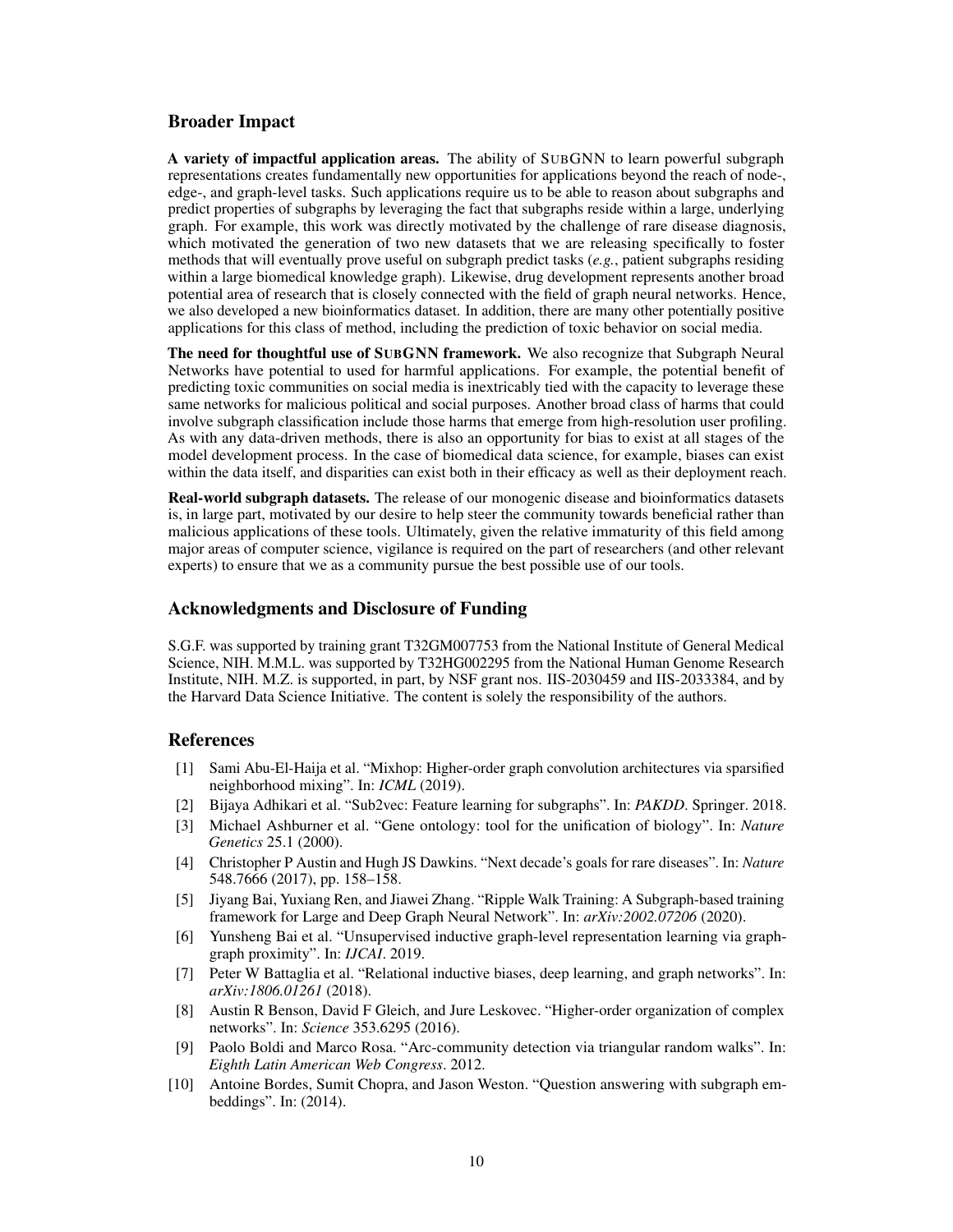- <span id="page-10-16"></span>[11] JN Boyd and PN Raychowdhury. "Discrete Dirichlet problems, convex coordinates, and a random walk on a triangle". In: *The College Mathematics Journal* 20.5 (1989).
- <span id="page-10-17"></span>[12] Conor A Bradley. "A statistical framework for rare disease diagnosis". In: *Nature Reviews Genetics* 21.1 (2020), pp. 2–3.
- <span id="page-10-6"></span>[13] Wei-Lin Chiang et al. "Cluster-GCN: An efficient algorithm for training deep and large graph convolutional networks". In: *KDD*. 2019.
- [14] Gene Ontology Consortium. "The gene ontology resource: 20 years and still GOing strong". In: *Nucleic Acids Research* 47.D1 (2019).
- <span id="page-10-8"></span>[15] Fabrizio Costa and Kurt De Grave. "Fast neighborhood subgraph pairwise distance kernel". In: *ICML*. 2010.
- <span id="page-10-13"></span>[16] Claire Donnat et al. "Learning structural node embeddings via diffusion wavelets". In: *KDD*. 2018.
- [17] WA Falcon. "PyTorch Lightning". In: *GitHub. Note: https://github. com/williamFalcon/pytorchlightning Cited by* 3 (2019).
- <span id="page-10-10"></span>[18] Fuli Feng et al. "Learning on partial-order hypergraphs". In: *WWW*. 2018.
- <span id="page-10-22"></span>[19] Matthias Fey and Jan E. Lenssen. "Fast Graph Representation Learning with PyTorch Geometric". In: *ICLR Workshop on Representation Learning on Graphs and Manifolds*. 2019.
- <span id="page-10-1"></span>[20] Pablo Gainza et al. "Deciphering interaction fingerprints from protein molecular surfaces using geometric deep learning". In: *Nature Methods* 17.2 (2020).
- <span id="page-10-3"></span>[21] Zheng Gao et al. "edge2vec: Representation learning using edge semantics for biomedical knowledge discovery". In: *BMC Bioinformatics* 20.1 (2019).
- <span id="page-10-14"></span>[22] Justin Gilmer et al. "Neural message passing for quantum chemistry". In: *ICML*. 2017.
- <span id="page-10-0"></span>[23] Palash Goyal and Emilio Ferrara. "Graph embedding techniques, applications, and performance: A survey". In: *Knowledge-Based Systems* 151 (2018), pp. 78–94.
- <span id="page-10-15"></span>[24] Keming Gu and Matthew NO Sadiku. "A triangular mesh random walk for Dirichlet problems". In: *Journal of the Franklin Institute* 332.5 (1995).
- <span id="page-10-2"></span>[25] Will Hamilton, Zhitao Ying, and Jure Leskovec. "Inductive representation learning on large graphs". In: *NIPS*. 2017.
- <span id="page-10-18"></span>[26] Taila Hartley et al. "New Diagnostic Approaches for Undiagnosed Rare Genetic Diseases". In: *Annual Review of Genomics and Human Genetics* 21 (2020).
- <span id="page-10-5"></span>[27] Weihua Hu et al. "Strategies for pre-training graph neural networks". In: *ICLR*. 2020.
- <span id="page-10-20"></span>[28] Katsuhiko Ishiguro, Shin-ichi Maeda, and Masanori Koyama. "Graph warp module: an auxiliary module for boosting the power of graph neural networks". In: *arXiv:1902.01020* (2019).
- <span id="page-10-11"></span>[29] Jianwen Jiang et al. "Dynamic hypergraph neural networks". In: *IJCAI)*. 2019.
- <span id="page-10-7"></span>[30] Di Jin et al. "Latent network summarization: Bridging network embedding and summarization". In: *KDD*. 2019.
- <span id="page-10-12"></span>[31] Taisong Jin et al. "Hypergraph induced convolutional manifold networks". In: *IJCAI*. 2019.
- [32] Pan-Jun Kim and Nathan D Price. "Genetic co-occurrence network across sequenced microbes". In: *PLoS Computational Biology* 7.12 (2011).
- [33] Thomas N Kipf and Max Welling. "Semi-supervised classification with graph convolutional networks". In: *ICLR* (2017).
- <span id="page-10-19"></span>[34] Sebastian Kohler et al. "Expansion of the Human Phenotype Ontology (HPO) knowledge base and resources". In: *Nucleic Acids Research* (2019).
- <span id="page-10-9"></span>[35] Yuko Kuroki et al. "Online dense subgraph discovery via blurred-graph feedback". In: *ICML* (2020).
- <span id="page-10-21"></span>[36] Junying Li, Deng Cai, and Xiaofei He. "Learning graph-level representation for drug discovery". In: *arXiv:1709.03741* (2017).
- <span id="page-10-4"></span>[37] Qi Li et al. "Graph representation learning with encoding edges". In: *Neurocomputing* 361 (2019).
- [38] Donna Maglott et al. "Entrez Gene: gene-centered information at NCBI". In: *Nucleic Acids Research* 33.suppl\_1 (2005).
- [39] Sylvie Maiella et al. "Orphanet and its consortium: where to find expert-validated information on rare diseases". In: *Revue Neurologique* 169 (2013).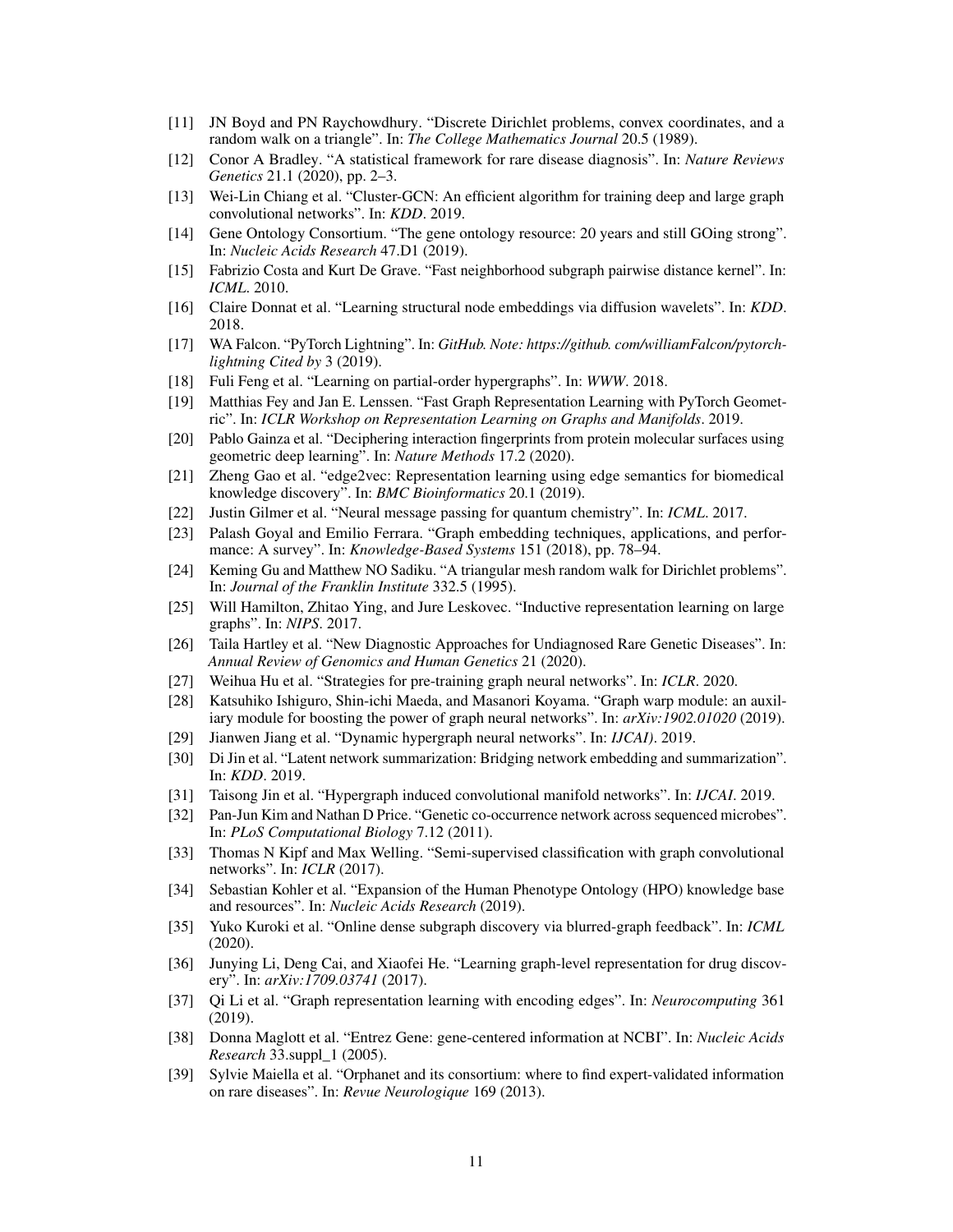- <span id="page-11-11"></span>[40] Changping Meng et al. "HATS: A Hierarchical Sequence-Attention Framework for Inductive Set-of-Sets Embeddings". In: *KDD*. 2019.
- <span id="page-11-0"></span>[41] Changping Meng et al. "Subgraph pattern neural networks for high-order graph evolution prediction". In: *AAAI*. 2018.
- <span id="page-11-19"></span>[42] Dylan Mordaunt, David Cox, and Maria Fuller. "Metabolomics to Improve the Diagnostic Efficiency of Inborn Errors of Metabolism". In: *International Journal of Molecular Sciences* 21.4 (2020).
- <span id="page-11-17"></span>[43] Abdullah Mueen and Eamonn Keogh. "Extracting optimal performance from dynamic time warping". In: *Proceedings of the 22nd ACM SIGKDD International Conference on Knowledge Discovery and Data Mining*. 2016, pp. 2129–2130.
- <span id="page-11-9"></span>[44] Ryan L Murphy et al. "Janossy pooling: Learning deep permutation-invariant functions for variable-size inputs". In: *ICLR* (2019).
- <span id="page-11-8"></span>[45] Ryan L Murphy et al. "Relational pooling for graph representations". In: *ICML* (2019).
- <span id="page-11-2"></span>[46] Mark EJ Newman. "Detecting community structure in networks". In: *The European Physical Journal B* 38.2 (2004).
- <span id="page-11-3"></span>[47] Mark EJ Newman and Aaron Clauset. "Structure and inference in annotated networks". In: *Nature Communications* 7.1 (2016).
- <span id="page-11-20"></span>[48] Jianmo Ni, Larry Muhlstein, and Julian McAuley. "Modeling Heart Rate and Activity Data for Personalized Fitness Recommendation". In: *WWW*. 2019.
- <span id="page-11-13"></span>[49] Mathias Niepert, Mohamed Ahmed, and Konstantin Kutzkov. "Learning Convolutional Neural Networks for Graphs". In: *ICML*. 2016.
- [50] Janet Piñero et al. "DisGeNET: a comprehensive platform integrating information on human disease-associated genes and variants". In: *Nucleic Acids Research* (2016).
- [51] Bastian Rieck et al. "Clique community persistence: A topological visual analysis approach for complex networks". In: *IEEE Transactions on Visualization and Computer Graphics* 24.1 (2017).
- [52] Peter N Robinson et al. "The Human Phenotype Ontology: a tool for annotating and analyzing human hereditary disease". In: *The American Journal of Human Genetics* 83.5 (2008).
- <span id="page-11-4"></span>[53] Ahmet Erdem Sariyuce et al. "Finding the hierarchy of dense subgraphs using nucleus decompositions". In: *WWW*. 2015.
- <span id="page-11-7"></span>[54] Sai Nageswar Satchidanand, Harini Ananthapadmanaban, and Balaraman Ravindran. "Extended discriminative random walk: a hypergraph approach to multi-view multi-relational transductive learning". In: *IJCAI*. 2015.
- [55] Stephen B Seidman. "Network structure and minimum degree". In: *Social Networks* 5.3 (1983).
- <span id="page-11-18"></span>[56] Kimberly Splinter et al. "Effect of genetic diagnosis on patients with previously undiagnosed disease". In: *New England Journal of Medicine* 379.22 (2018), pp. 2131–2139.
- [57] Aravind Subramanian et al. "Gene set enrichment analysis: a knowledge-based approach for interpreting genome-wide expression profiles". In: *Proceedings of the National Academy of Sciences* 102.43 (2005).
- <span id="page-11-5"></span>[58] Fan-Yun Sun et al. "vGraph: A Generative Model for Joint Community Detection and Node Representation Learning". In: *NeurIPS*. 2019.
- <span id="page-11-15"></span>[59] Komal K Teru, Etienne Denis, and William L Hamilton. "Inductive Relation Prediction by Subgraph Reasoning". In: *ICML*. 2020.
- <span id="page-11-14"></span>[60] Ruo-Chun Tzeng and Shan-Hung Wu. "Distributed, Egocentric Representations of Graphs for Detecting Critical Structures". In: *ICML*. 2019.
- <span id="page-11-12"></span>[61] Petar Veličković et al. "Deep Graph Infomax". In: ICLR. 2019. URL: [https://openreview.](https://openreview.net/forum?id=rklz9iAcKQ) [net/forum?id=rklz9iAcKQ](https://openreview.net/forum?id=rklz9iAcKQ).
- <span id="page-11-1"></span>[62] Petar Veličković et al. "Graph attention networks". In: *ICLR*. 2018.
- <span id="page-11-6"></span>[63] Pengyang Wang et al. "Adversarial Substructured Representation Learning for Mobile User Profiling". In: *KDD*. 2019.
- <span id="page-11-10"></span>[64] Chris Wendler, Markus Püschel, and Dan Alistarh. "Powerset convolutional neural networks". In: *NIPS*. 2019.
- <span id="page-11-16"></span>[65] Zonghan Wu et al. "A comprehensive survey on graph neural networks". In: *arXiv:1901.00596* (2019).